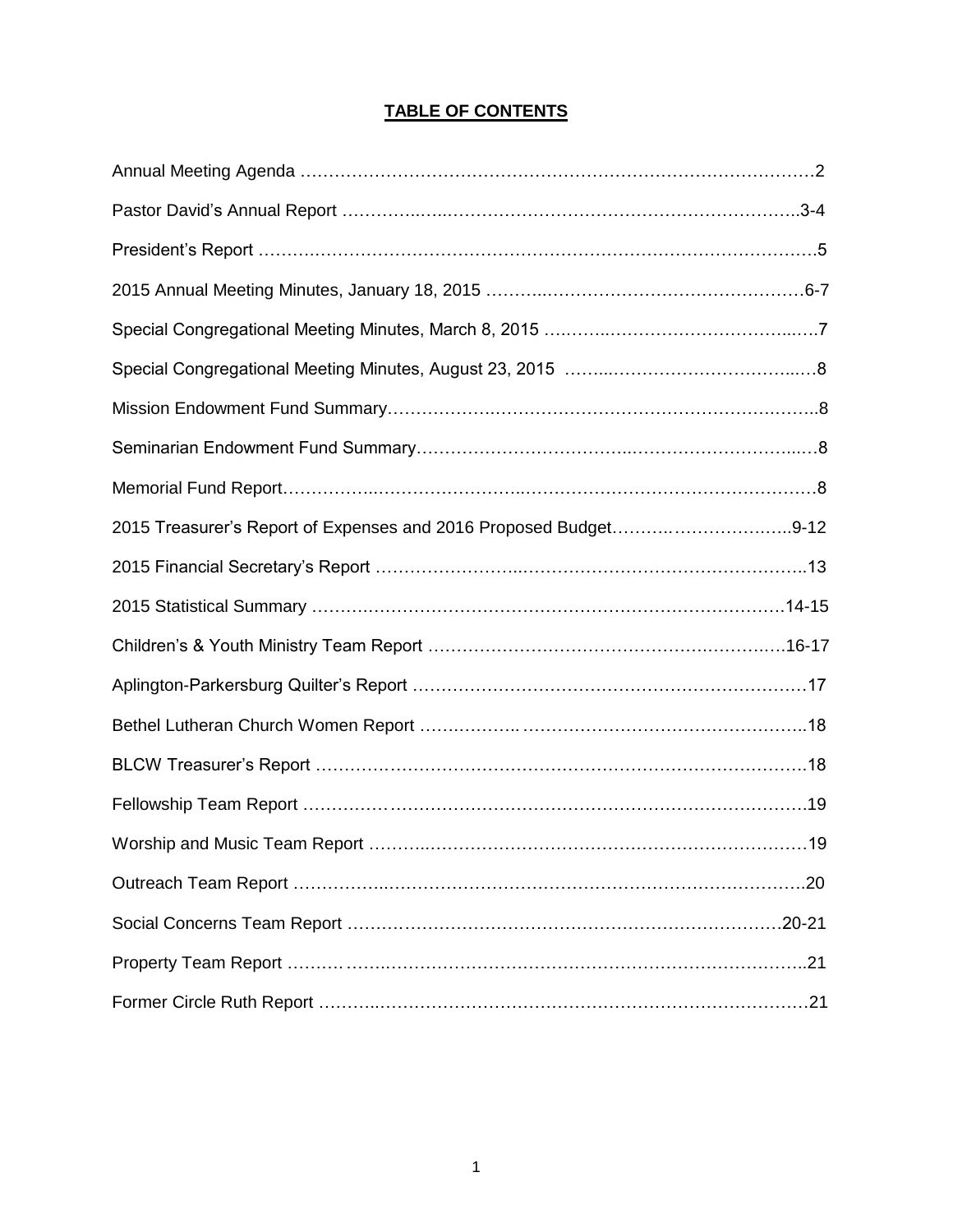#### **2015 BETHEL LUTHERAN ANNUAL MEETING AGENDA (The Bethel Lutheran Constitution and Robert's Rules of Order guide the conduct of business)**

#### **Call to Order:**

Jeff Johnson: "In the name of the Father, Son and Holy Spirit."<br>Congregation: "Amen" Congregation:

#### **Opening Devotions Pastor Hagstrom Pastor Hagstrom**

#### **Minutes of 2015 Annual Meeting**

#### **Reports**:

- 1. Pastor David Hagstrom's Report **Dr. David Hagstrom**
- 2. President's Report Christian Christian Christian Christian Christian Christian Christian Christian Christian
- 3. Financial Secretary's Report Contract Contract Contract Contract Contract Contract Contract Contract Contract Contract Contract Contract Contract Contract Contract Contract Contract Contract Contract Contract Contract C
- A. Treasurer's Report **Dale Stearns**

### **Presentation of the ballot of nominees for the Church Council election**

**Election**

**Approval of 2016 Proposed Budget** 

**New Business**

**Election results**

**Adjournment and the Lord's Prayer**

\_\_\_\_\_\_\_\_\_\_\_\_\_

**<sup>2016</sup> Nominating Committee** (persons whose Council terms have expired at the 2015 and 2016 Annual Meetings respectively): (2015) Terry Drewelow and Beth Van Lengen, and (2016) Jeff Jacobson, Jeff Johnson, Michelle Stearns.

**<sup>2016</sup> Budget Committee** (persons whose terms expired at the 2016 Annual Meeting): Jeff Jacobson, Jeff Johnson, Michelle Stearns; and Jenny Hansmann, Financial Secretary, and Dale Stearns, Treasurer.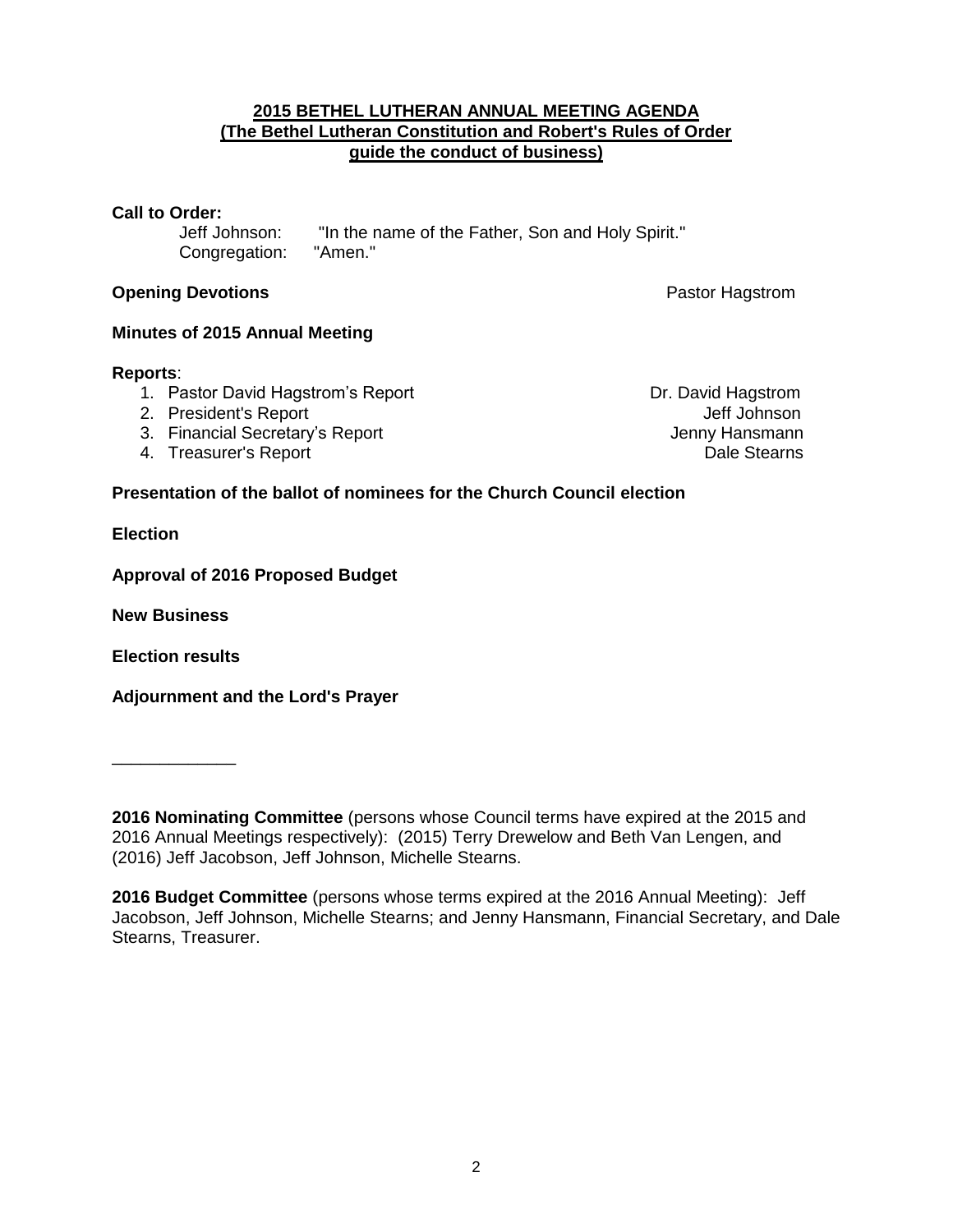# Pastor David's Annual Report January 2016

# "'I know the plans I have for you,' declares the Lord, 'plans to prosper you and not to harm you, plans to give you hope and a future.'" – Jeremiah 29:11

# **Looking Back**

# **Highlights from 2015**

- During Lent, our evening services featured dramatic readings by Jim & JoAnne Schwarz, Dale & Candy Krohn, Randy Gorter, and Dana Hagstrom focusing on the last days of Jesus earthly life.
- After Easter we watched the movie "The Song," then followed that up with a series on love as we walked through The Song of Solomon.
- This fall we focused on "Thinking Like Jesus," considering in our messages, small groups, and Sunday classes what it means to integrate our key beliefs into our lives, truly living them from our heart.
- After that we began to consider acting like Jesus, integrating 10 key Christian practices into our lives. We'll be continuing that focus in the new year.

# **Did We Meet Our 2015 Goals?**

The Council, as well as a Video Task Force, invested a huge amount of time into the four projects they proposed for this year: tuck-pointing, video for worship, improving worship sound, and carpeting the fellowship room. Two were affirmed by vote of our congregation.

So, we did about \$22K of tuck-pointing this year. In addition, we made major improvements to our sound system, including a beautiful new sound booth built by Dale Stearns. From this point, further improvements to our sound and even video could be modular, that is step by step improvements a piece at a time as funds are available. Completing these two projects did call for significant energy this year.

For 2015 I set forth a simple vision which provided a personal challenge for each and every one of us. Let us make every effort to become a congregation where:

- Everyone worships weekly This one is most troubling as we note more people worshiping less frequently.
- Everyone reads the Bible daily We have been listing regular suggested daily Bible readings in the bulletin and newsletter. I appreciate the positive feedback from those who are doing these readings.
- Everyone connects in a small group In fact, we have had few people involved in our small groups this year for "The Song" and "Believe." We do give thanks for those who are connected in this way and encourage those who are not to join a small group as they get going again this month. It's great to see how our youth are connecting, not just in their Sunday class and activities at church, but especially in 15 youth/adults attending the LCMC youth Gathering in Wisconsin Dells and 7 youth/adults taking part in the weekend Recharge at Riverside Bible Camp.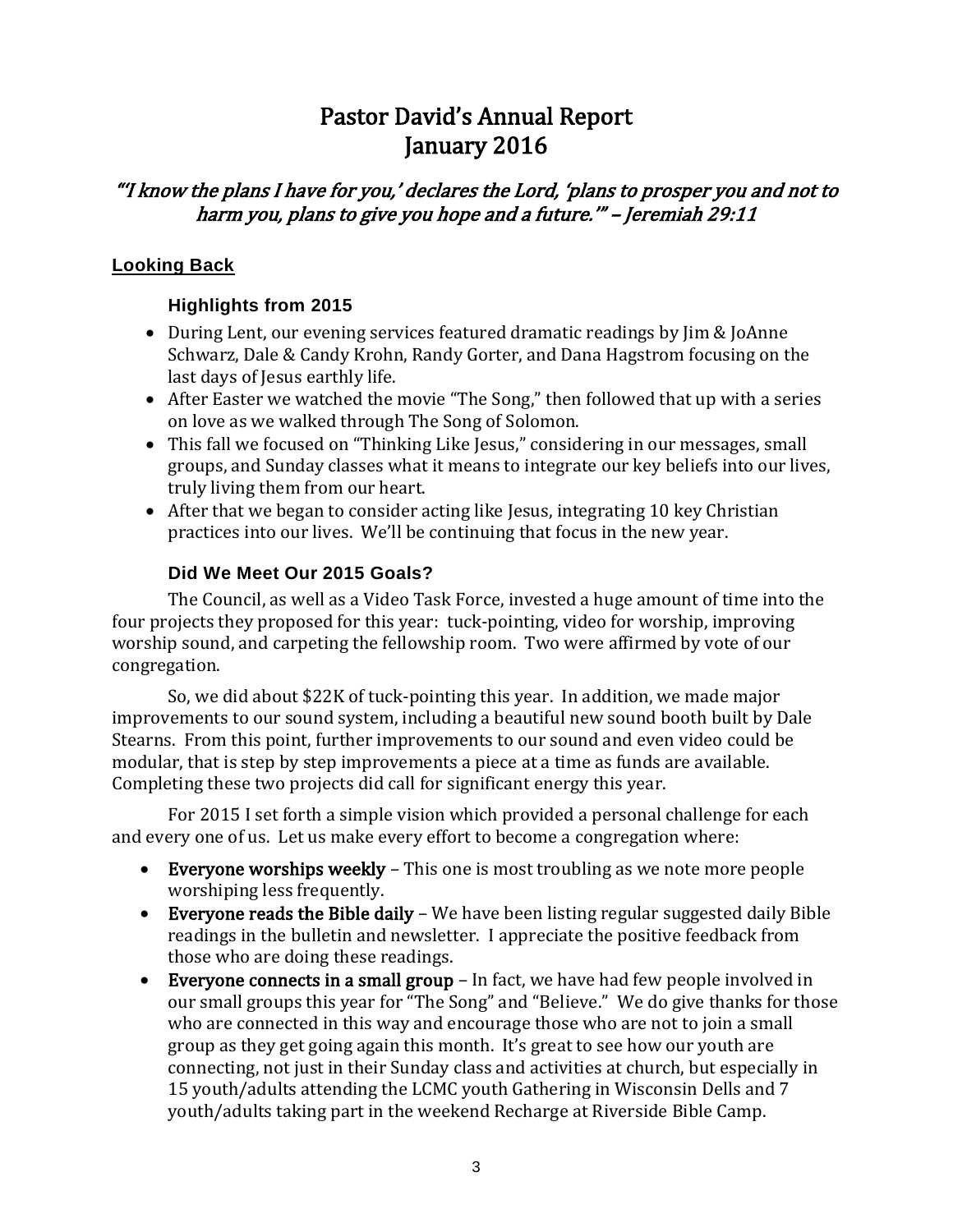- **Everyone gives generously** Giving in the Spring was very generous for our facilities improvement projects and again at year-end to help with our cash flow shortfall. We need to work on consistent week to week giving. We greatly appreciate those who have moved to automated giving to help provide this consistency!
- Everyone serves It's encouraging to note the efforts of our social concerns team in organizing Relay for Life, Thanksgiving Meals, Operation Christmas Child, as well as our Youth working at the Food Bank. Of course, I realize that there are many others involved in serving with all our other teams as well!
- Everyone invites Most encouraging this year has been the beginning of Kids InC, as one way to reach out to our community.

## **Looking Ahead: Priorities for 2016**

This Spring we continue our Believe sermon series, seeking to "Think, Act, and Be More like Jesus." On Sunday evenings during Lent, our theme will be "40 Days with Jesus," and we'll witness a series of eyewitness accounts that dramatically retell the course of Jesus' ministry leading up to his crucifixion.

I continue to encourage the Council, ministry teams, and members of Bethel to make every effort to become a congregation where:

- Everyone worships weekly
- Everyone reads the Bible daily
- Everyone connects in a small group
- Everyone gives generously
- Everyone serves
- Everyone invites

### **Conclusion**

I deeply appreciate the leadership and support provided by our Church Council. A special note of thanks goes to Jeff Johnson, our outgoing Council President. Thanks also to our other outgoing Council members, Michelle Stearns and Jeff Jacobson.

I am also grateful for our ministry teams, including Children's & Youth Ministry, Outreach, Fellowship, Social Concerns, Worship & Music, and Property, as well as the musicians, custodian, Quilters, BLCW, Altar Guild, and all the other volunteers who carry out the ministry of our congregation. A special word of thanks goes out to our office volunteers Janet Stearns, Carol Chapman, Doralene Renken, Jenny Hansmann, and Julia Dudley.

I also have a deep appreciation for those who have carried forth the work of ministry here for many years and now continue your faithful support in prayer. Let's all join together in prayer that God will deepen our faith and give us the courage, energy, and focus to follow Him faithfully in our life together.

In Christ,

*Pastor David*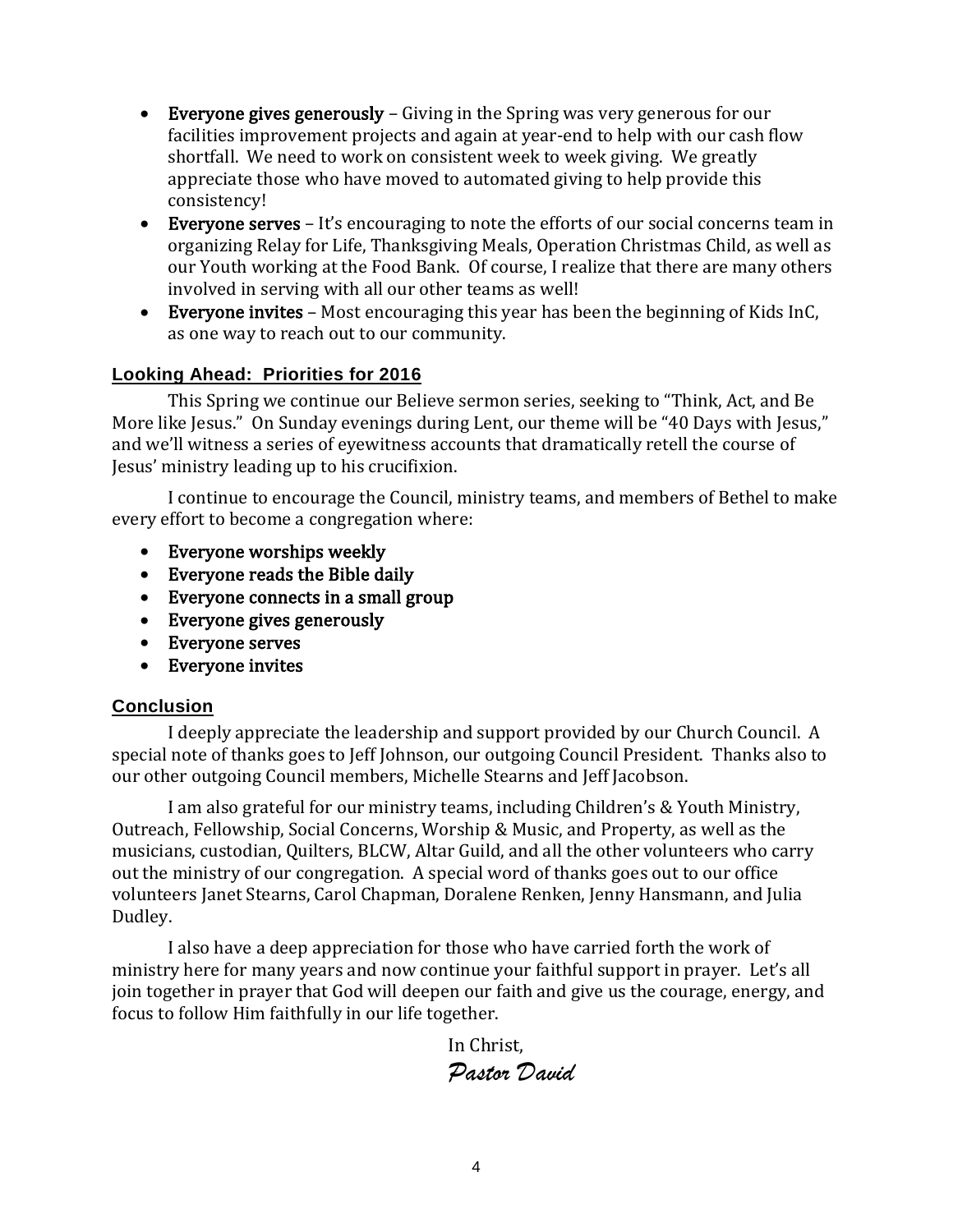#### **PRESIDENT'S REPORT**

Three years ago when I was elected to Church Council again, I never dreamt I'd be President. I seriously considered rejecting the position. Maybe it was motivation from Pastor David's sermons or thinking it was time to step-up to the plate; today I'm glad I did it.

To be honest I haven't agreed with every issue passed at Council meetings. Everyone on Council tries to make honest decisions and represent the congregation's interest. Several Council members go above and beyond their call of duty. For this I say Thank you to all of them.

I want to thank Pastor David for his guidance, his leadership at Council meetings and patience encouraging his ideas to our congregation.

I want to thank the many volunteers who give their time, effort, and generous donations to keep Bethel Lutheran going strong.

Where can you go to be surrounded by Good people and many friends, than this congregation. I always come home feeling grateful in today's world for our many Blessings.

In future years at Bethel don't shy away when called to be a volunteer, invite a friend or family member to come worship with us, be willing to try new avenues during worship services, offer prayers to those who need help, offer friendship to the lonely and those in need.

#### Philippians 2:14-15

"Do everything without complaining or arguing. Then you will be innocent and without any wrong. You will be God's children without fault. But you are living with crooked and mean people all around you, among whom you shine like stars in the dark world." (New Century Version, EVERYDAY BIBLE)

> God has a plan! Jeff Johnson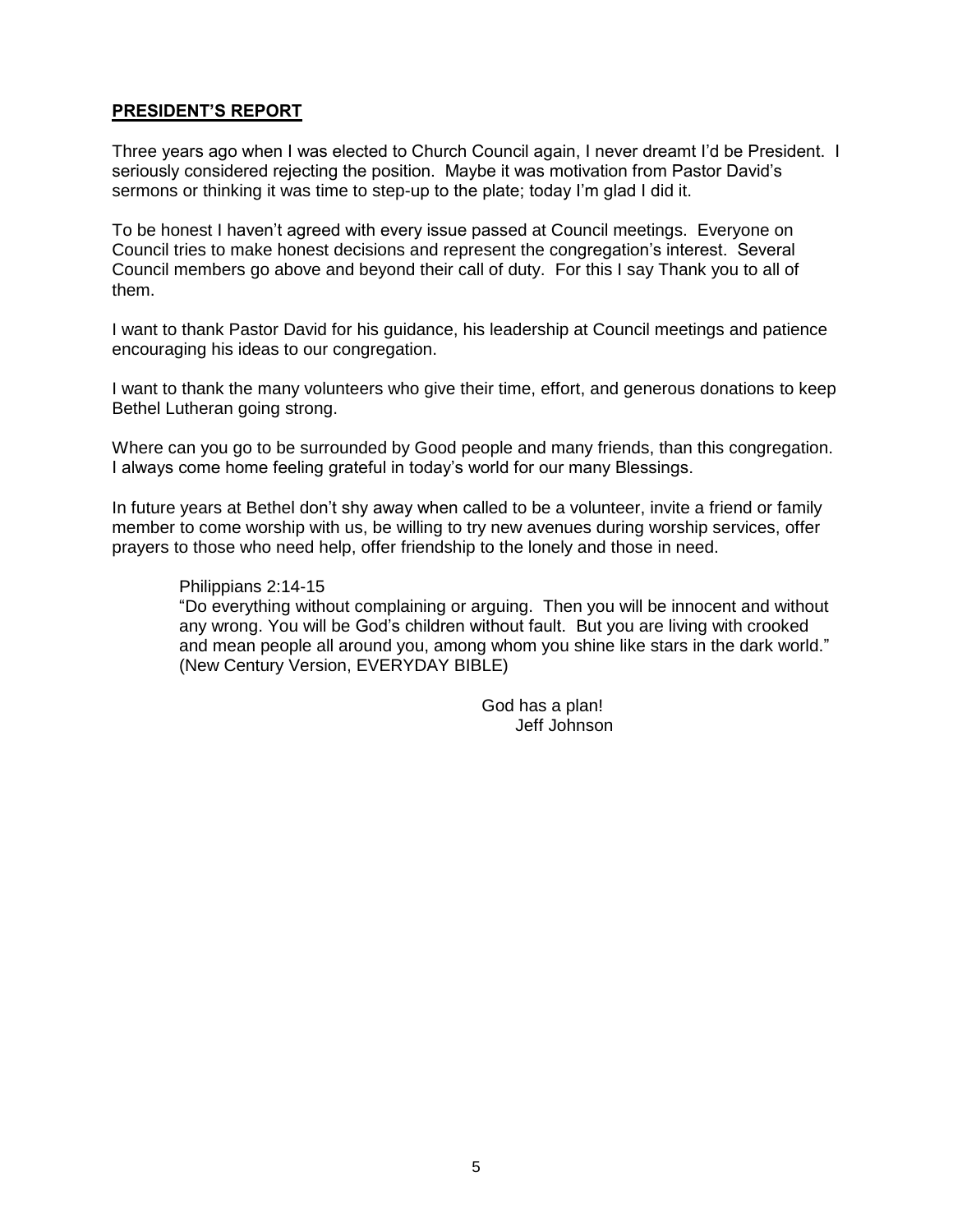#### **2015 BETHEL LUTHERAN ANNUAL MEETING** January 18, 2015

Call to Order: Jeff Jacobson called the meeting to order.

Opening Devotions: Devotions led by Pastor Hagstrom

Minutes of 2014 Annual Meeting: The annual meeting minutes were reviewed. Corrections were made to the following:

- The nominating committee on page 2 should not include Michelle Stearns
- The loss of members on page 11 should not include "other ELCA churches"
- The Circle Ruth report on page 13 was submitted by Jan Stearns
- Balance 2013 on page 18 should state Balance 2014.

Diane Johnson made a motion, seconded by Jay Herter, to approve the minutes with the corrections. The motion carried.

#### Reports:

- 1. Pastor David Hagstrom's report was presented by Pastor Hagstrom.
- 2. The President's report was presented by Jeff Jacobson.
- 3. The Financial Secretary's report was presented by Jenny Hansmann. Those present reviewed the report. Dale Hansmann made a motion, seconded by Darlene Johnson, to approve the report. The motion carried.
- 4. The Treasurer's report was presented by Dale Stearns. Those present reviewed the report. Pam Jacobson made a motion, seconded by Greg Carolus, to approve the report. The motion carried.

Presentation of the ballot of nominees for the Church Council election: Nominees for the three open Council positions were Jay Herter and Diane Buss leaving one open position. No other nominations were offered. Steve Brouwer made a motion, seconded by Jay Herter, for the nominations to cease. The motion carried.

Election: The ballots were passed out and election results were conveyed to members present. Members on the ballot were elected. Irene Senne made a motion, seconded by Dale Hansmann, to destroy the ballots. The motion was carried.

Approval of 2015 Proposed Budget: The proposed budget for 2015 was reviewed. Klint Knock made a motion, seconded by Diane Johnson, to approve the proposed budget. The motion carried.

#### New Business:

- 1. Endowment Fund By-Law: The proposed by-law was reviewed by those present. Dale Hansmann made a motion for the by-law to be adopted as recommended, seconded by Dale Krohn. The motion carried 46-4.
- 2. Proposed Projects: The power point presentation for each project was presented by Pastor Hagstrom and reviewed by those present and then all were given the opportunity to discuss and ask questions. Diane Johnson made a motion, seconded by Dan Frey, to end discussion and proceed with the voting on each proposed project.

Election Results: Ballots were passed out and the election results were as follows:

- 1. Tuck Pointing Project: The project was approved 52-1
- 2. Sound System Project: The project was approved 38-15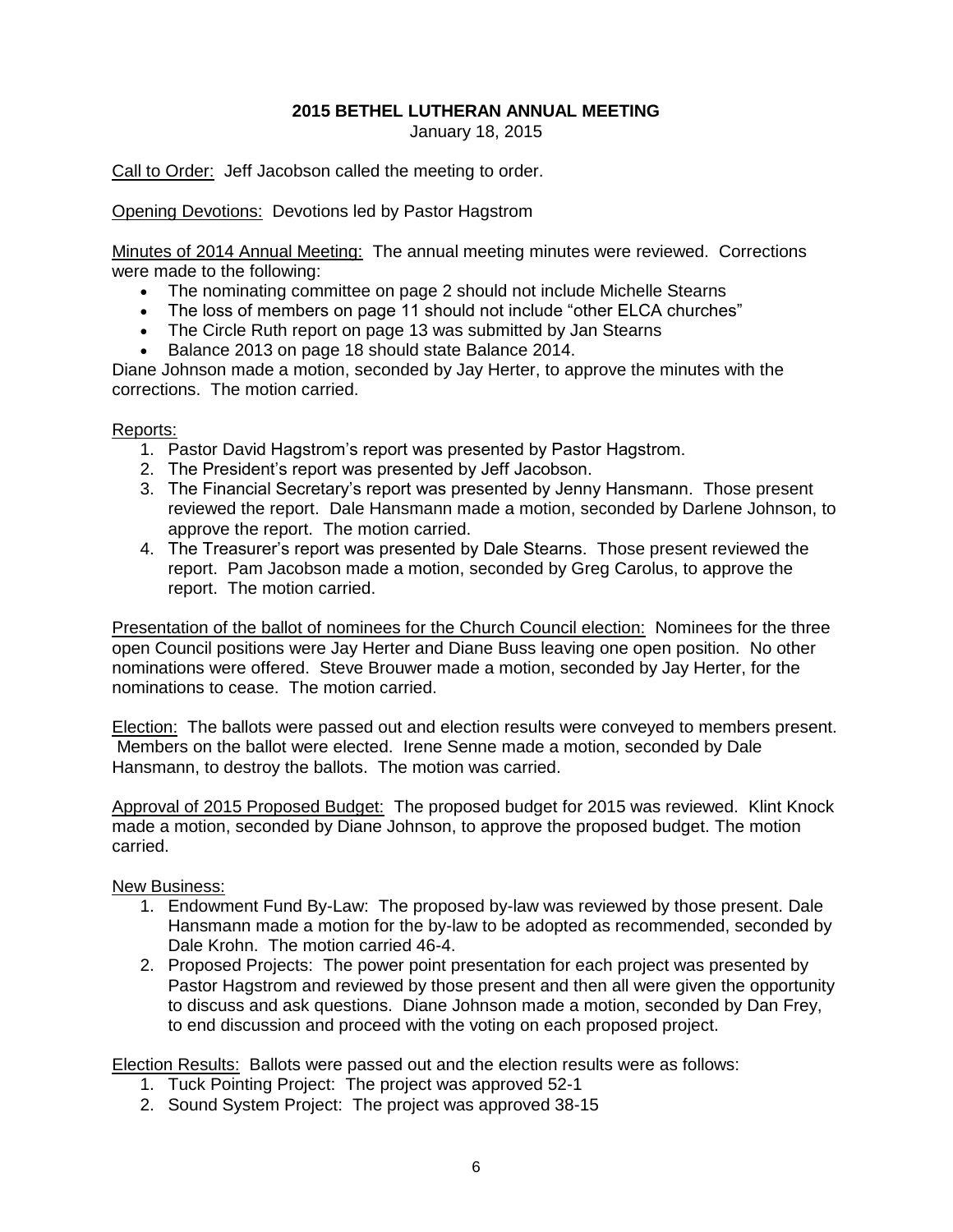- 3. Video System Project: The project was rejected 23-30
- 4. Basement Carpeting Project: The project was rejected 13-40

Irene Senne made a motion, seconded by Dale Hansmann, to destroy the ballots. The motion was carried.

Adjournment: There was no further business. Aaron Ellermann made a motion, seconded by Karol Ellermann, to adjourn the meeting. The motion carried.

The meeting closed with The Lord's Prayer.

Respectfully submitted by Michelle Stearns, Church Council Secretary

~ ~ ~ ~ ~ ~ ~ ~ ~ ~ ~ ~ ~ ~ ~

# **Special Congregational Meeting**

March 8, 2015

Jeff Johnson called the meeting to order. Prayer was led by Pastor David.

Jeff Johnson explained the increase in premiums for Portico's Health/Benefit plan. When the 2015 budget was prepared, the Council was unaware of the premium increase. When the first increased bill was received, Dale Stearns immediately called Pastor David to review the statement. They then called Portico for an explanation. According to Portico, the increase is a reflection of actual costs. They also suggested the 2014 premium calculator on their website was used instead of the 2015 calculator.

Jeff also assured the congregation during the open enrollment period for 2016 they will make a point to get the correct rates as well as comparing the Portico plans with other benefit plans available.

The budget line for Medical/Dental should be \$19,512 which is an increase of \$2,686. The budget line for Pension/Benefits should be \$10,943 which is an increase of \$2,205.

JoAnn Schwarz made a motion, seconded by Dan Frey, to increase the budget amounts as listed above. The vote was conducted by hand and was unanimous. The motion was carried.

Dan Frey made a motion, seconded by Jeremy Paulson, to adjourn the meeting. The motion was carried.

Respectfully submitted by Michelle Stearns, Council Secretary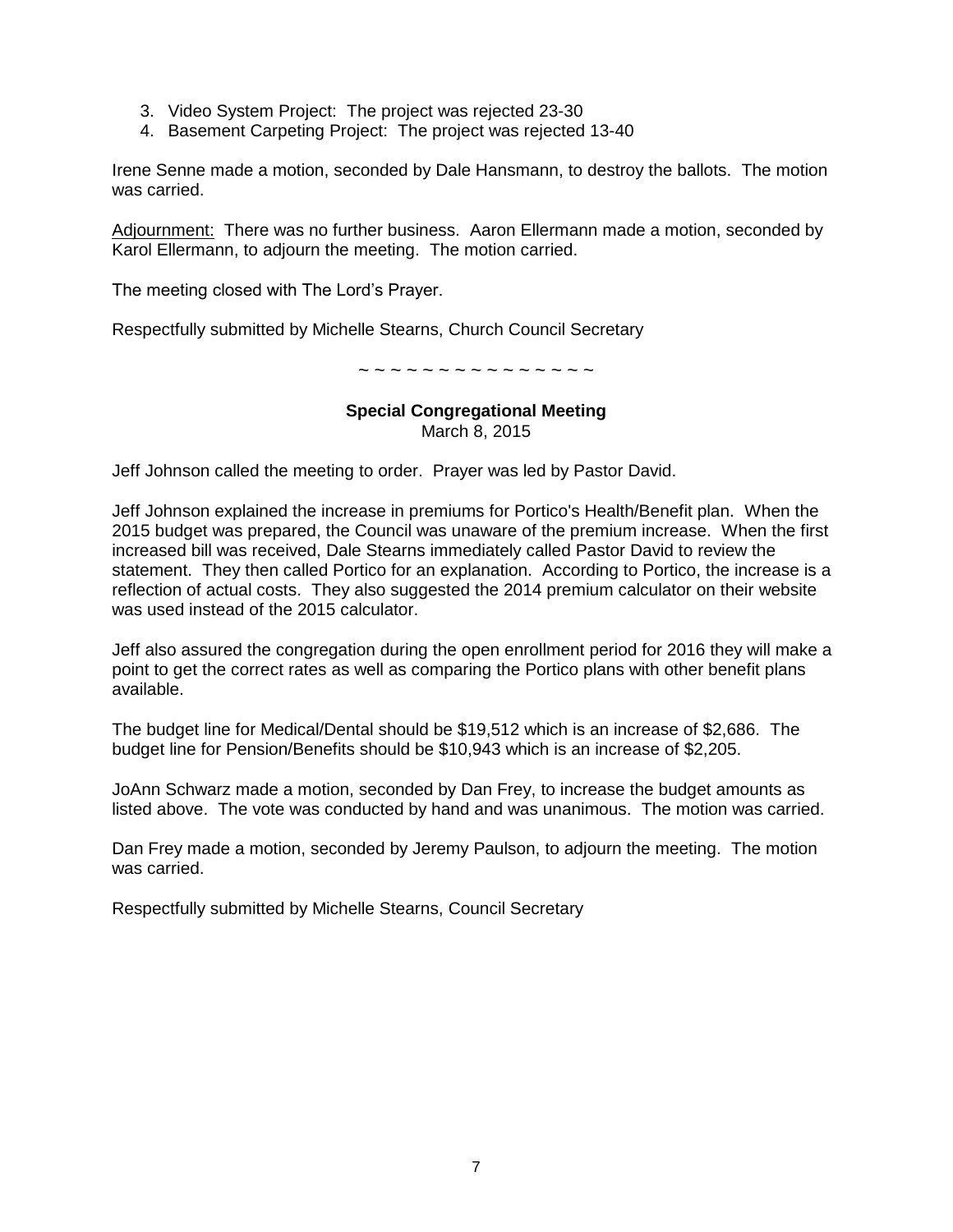# **Special Congregational Meeting**

August 23, 2015

The meeting was called to order by Jeff Johnson.

Karr Tuck-pointing completed the work covered by the first bid approved by the congregation at the annual meeting held in January, 2015. While completing the work they discovered additional stones that needed to be replaced which were missed in the original bid. Karr Tuckpointing submitted an additional bid for \$7,405.00 to complete the project.

Dale Hansmann made a motion, seconded by Candy Krohn, to approve the new bid from Karr Tuck-pointing as well as allowing the Church Council to authorize any additional funds needed to complete the project if needed. Discussion was then held, led by Jeff Johnson. The motion was carried with a unanimous vote.

Beth Van Lengen made a motion, seconded by Dale Hansmann, to adjourn the meeting. The motion was carried.

Respectfully submitted by Michelle Stearns, Church Council Secretary

~ ~ ~ ~ ~ ~ ~ ~ ~ ~ ~ ~ ~ ~ ~

#### **MISSION ENDOWMENT FUND SUMMARY**

Balance as of December 31, 2015: **\$5,608.18** This was placed in a 12-month CD as of April 6, 2010.

~ ~ ~ ~ ~ ~ ~ ~ ~ ~ ~ ~ ~ ~ ~

#### **SEMINARIAN ENDOWMENT FUND SUMMARY**

Balance as of December 31, 2015: **\$7,715.32** This was placed in a 12-month CD as of April 6, 2010.

~ ~ ~ ~ ~ ~ ~ ~ ~ ~ ~ ~ ~ ~ ~

#### **MEMORIAL FUND REPORT**

| <b>CHECKING</b>           |            | <b>SAVINGS</b>            |                    |
|---------------------------|------------|---------------------------|--------------------|
| Balance January 1, 2015   | \$1,176.83 | Balance January 1, 2015   | \$12,155.88        |
| Income: Interest          | .60        | Income: Interest          | 12.16 <sub>1</sub> |
| Balance December 31, 2015 | \$1.177.43 | Balance December 31, 2015 | \$12,168.04        |

Submitted by Diane Buss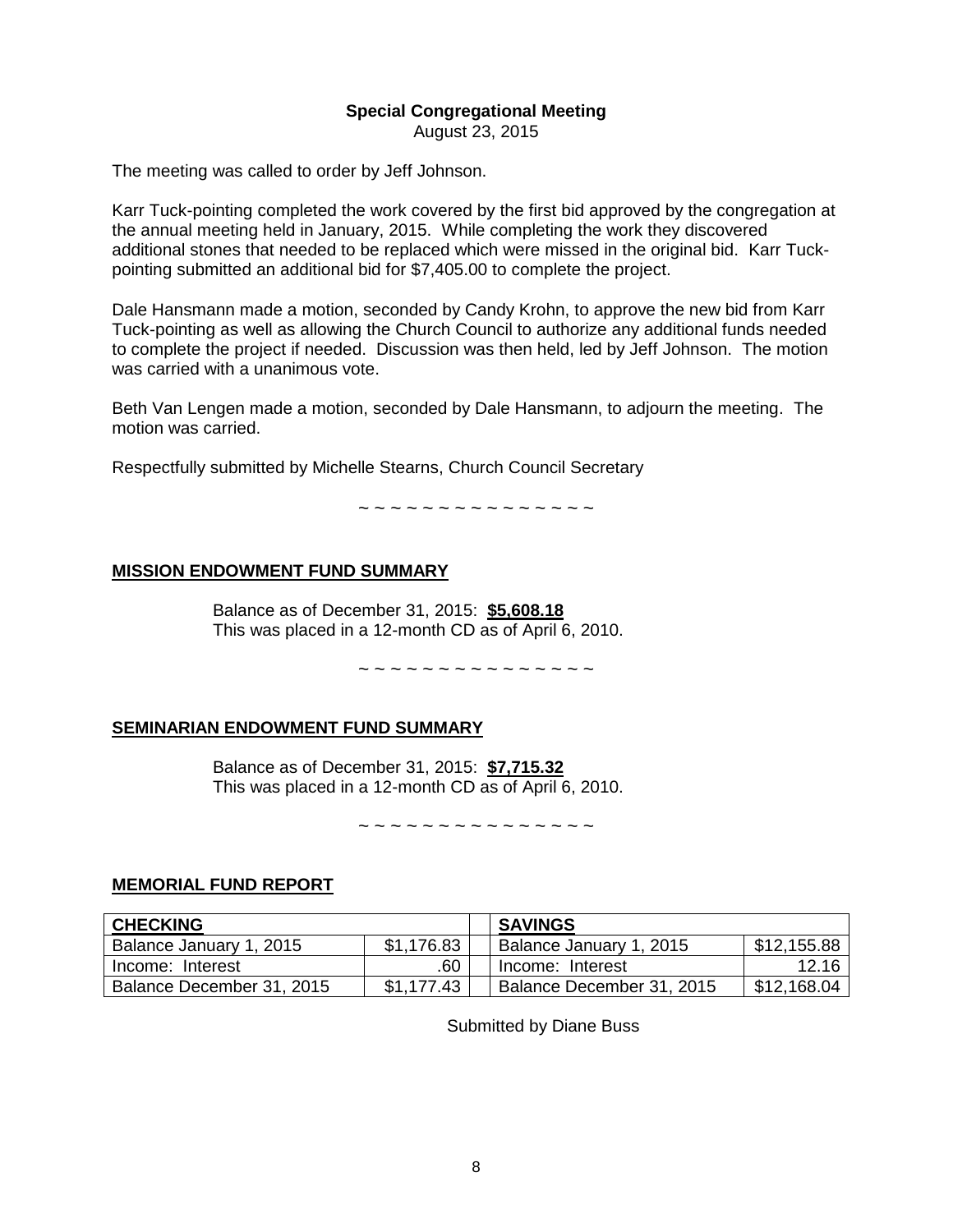#### **2015 FINANCIAL SECRETARY'S REPORT**

| <b>CURRENT FUND</b>                                 |             |
|-----------------------------------------------------|-------------|
|                                                     | \$77,639.51 |
|                                                     | 30,308.76   |
|                                                     | 15,542.00   |
|                                                     | 2,764.08    |
|                                                     | 35.00       |
|                                                     | 707.00      |
|                                                     | 3.07        |
|                                                     |             |
|                                                     |             |
| BENEVOLENCE FUND                                    |             |
|                                                     |             |
|                                                     | 611.25      |
|                                                     |             |
|                                                     | 25.00       |
|                                                     | 25.00       |
|                                                     | 31.00       |
|                                                     |             |
| <b>BUILDING MAINTENANCE/IMPROVEMENT</b>             |             |
|                                                     |             |
|                                                     |             |
| TOTAL BUILDING MAINTENANCE/IMPROVEMENT  \$17,452.12 |             |
|                                                     |             |

**Two loans, from Lincoln Savings Bank, are not reflected in the figures shown above:** 

 **\$8,000 and \$7,405, for a total of \$15,405.00**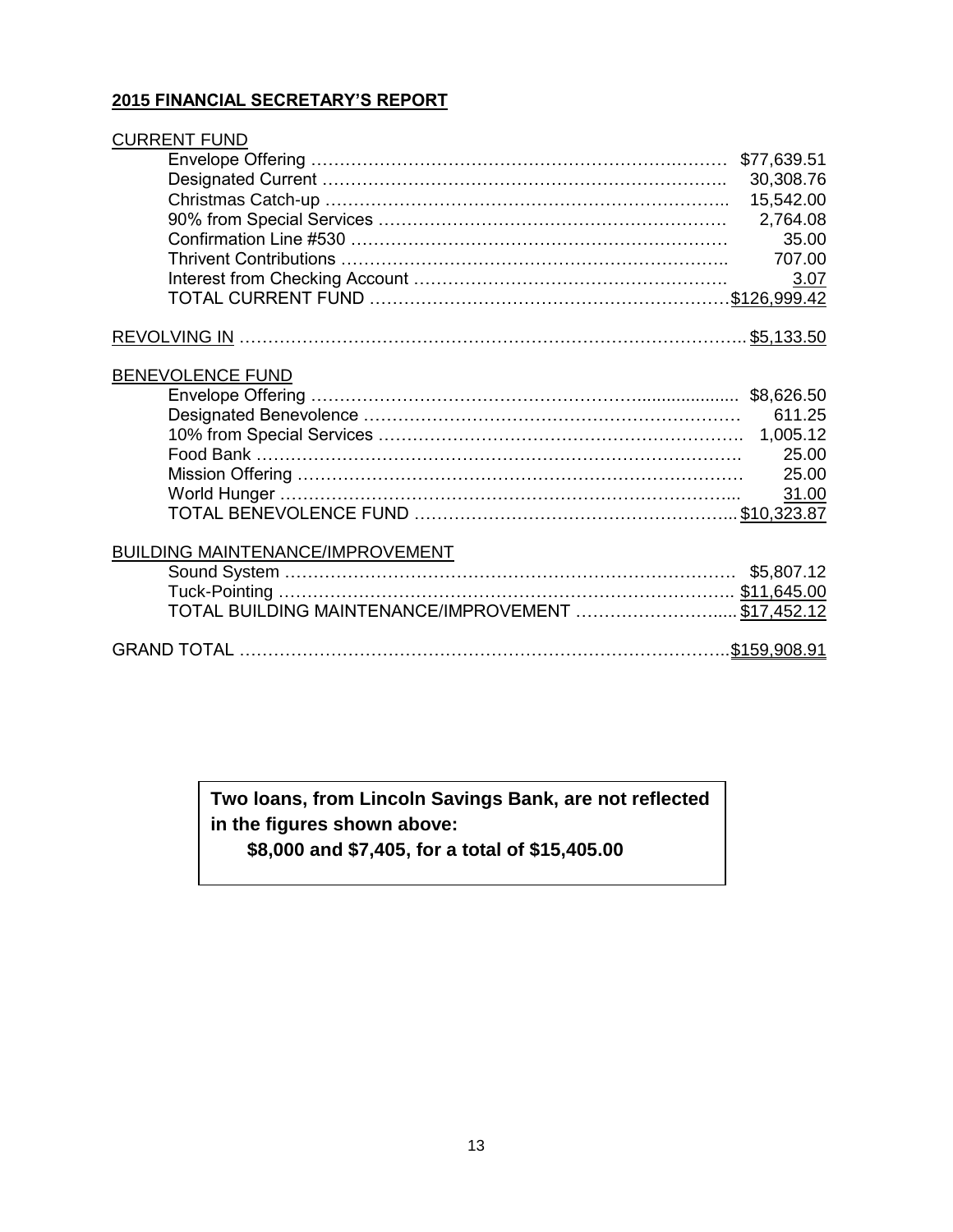# **2015 STATISTICAL SUMMARY**

# **Bethel Membership Statistics**

|                             |                 | 2013      | 2015<br>2014    |                |                 |                |
|-----------------------------|-----------------|-----------|-----------------|----------------|-----------------|----------------|
|                             | <b>Baptized</b> | Confirmed | <b>Baptized</b> | Confirmed      | <b>Baptized</b> | Confirmed      |
| Membership: Jan 1           | 432             | 264       | 271             | 177            | 242             | 163            |
|                             |                 |           |                 |                |                 |                |
| <b>Members Received by </b> |                 |           |                 |                |                 |                |
| <b>Baptism: Children</b>    | $\overline{2}$  |           | $\mathbf{1}$    |                | $\overline{2}$  |                |
| <b>Baptism: Adults</b>      | 1               | 1         |                 |                |                 |                |
| <b>Affirmation of Faith</b> |                 |           |                 |                | 1               | $\mathbf{1}$   |
| <b>Transfer</b>             | 15              | 11        | 4               | 4              | $\mathbf{1}$    | 1              |
| <b>Total Received</b>       | 18              | 12        | 5               | 4              | 4               | $\overline{2}$ |
|                             |                 |           |                 |                |                 |                |
| <b>Confirmed this Year</b>  |                 | 4         |                 | $\overline{2}$ |                 | $\overline{2}$ |
|                             |                 |           |                 |                |                 |                |
| Members Lost to             |                 |           |                 |                |                 |                |
| <b>Death</b>                | 3               | 3         | 4               | 4              | 4               | 4              |
| <b>Transfer to LCMC</b>     |                 |           |                 |                | 1               | $\mathbf{1}$   |
| <b>Transfer</b>             | 4               | 4         | 14              | 8              | 4               | 4              |
| <b>Inactive List</b>        | 172             | 96        | 16              | 8              | 8               | 6              |
| <b>Total Losses</b>         | 179             | 103       | 34              | 20             | 17              | 15             |
|                             |                 |           |                 |                |                 |                |
| <b>Membership: Dec 31</b>   | 271             | 177       | 242             | 163            | 229             | 152            |

#### **Received into Membership**

- **By Baptism:** Wyatt David Jacobs, Bexlee Miah Paulson
- **By Adult Baptism:** None
- **By Youth Confirmation:** Nora Mann, Morgan Knock
- **By Transfer from LCMC Congregations:** None
- **By Transfer from other Lutheran Churches:** None
- **By Transfer from Non-Lutheran Congregations:** Bob Patterson
- **By Affirmation of Faith:** Lista Sinele (Patterson)

#### **Losses from Membership**

- **By Death:** Emma June Rule, Babe Simon, Gertrude Thorne, Irene Walterman
- **By Transfer to LCMC Congregations:** Mark Freed
- **By Transfer to other Lutheran Congregations:** Gail Gosch, Patricia Gosch, Donald Fleshner, Tamara Fleshner
- **By Transfer to Non-Lutheran Congregations:** None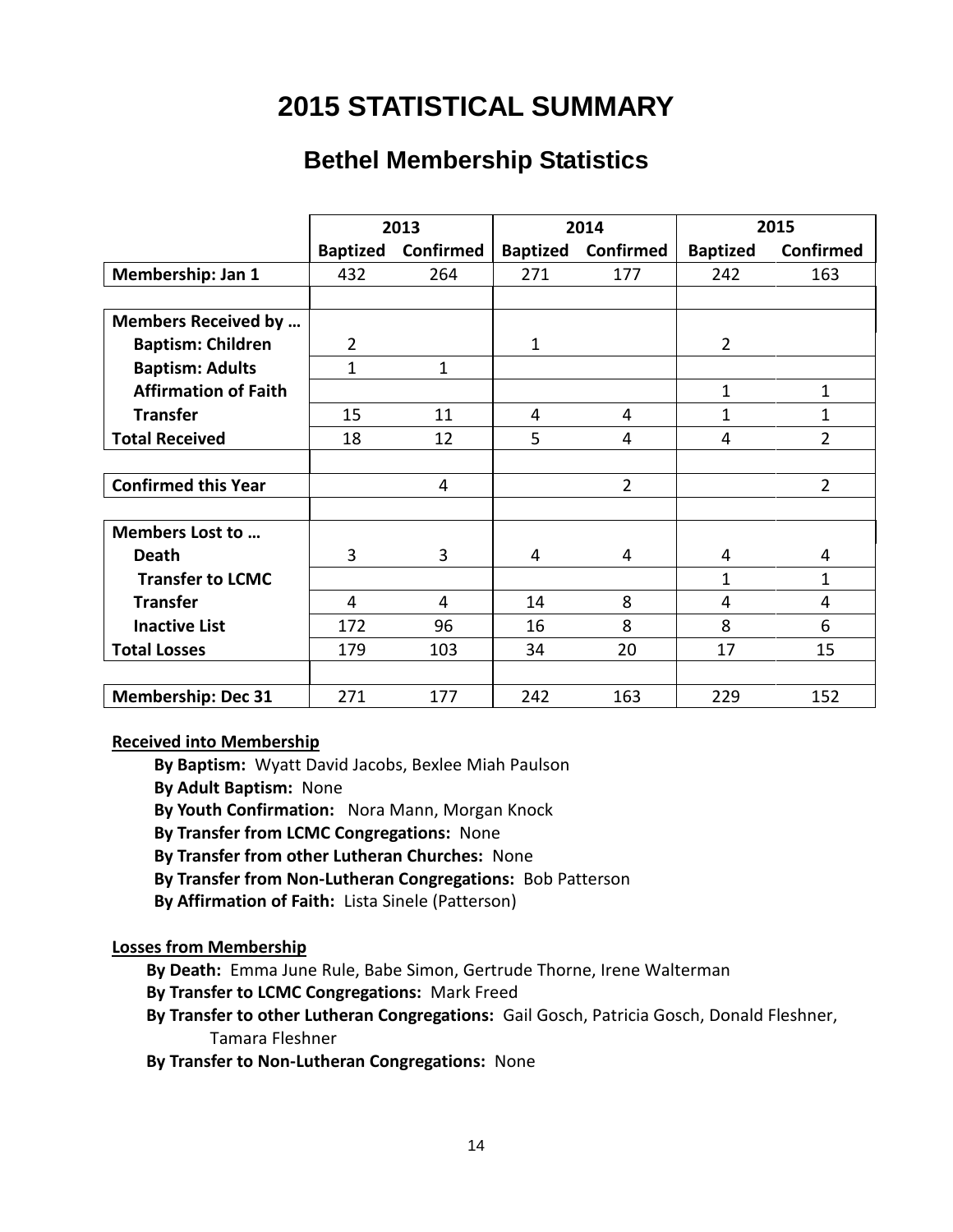# **Other Bethel Statistics**

|                                            | 2013 | 2014 | 2015 |
|--------------------------------------------|------|------|------|
| <b>Average Sunday Attendance</b>           | 96   | 93   | 83   |
| <b>Average % Sunday Attendance</b>         | 35%  | 34%  | 34%  |
|                                            |      |      |      |
| Ave. Special (Lent/Holy Wk) Att.           | 45   | 49   | 43   |
| <b>Total Christmas Services Attendance</b> | 162  | 127  | 128  |
|                                            |      |      |      |
| <b>Number of Households</b>                | 133  | 123  | 121  |
|                                            |      |      |      |
| Weddings                                   | 3    | 1    | 1    |
| <b>Funerals</b>                            | 6    |      |      |

**Average Worship Attendance Last 25 Years**

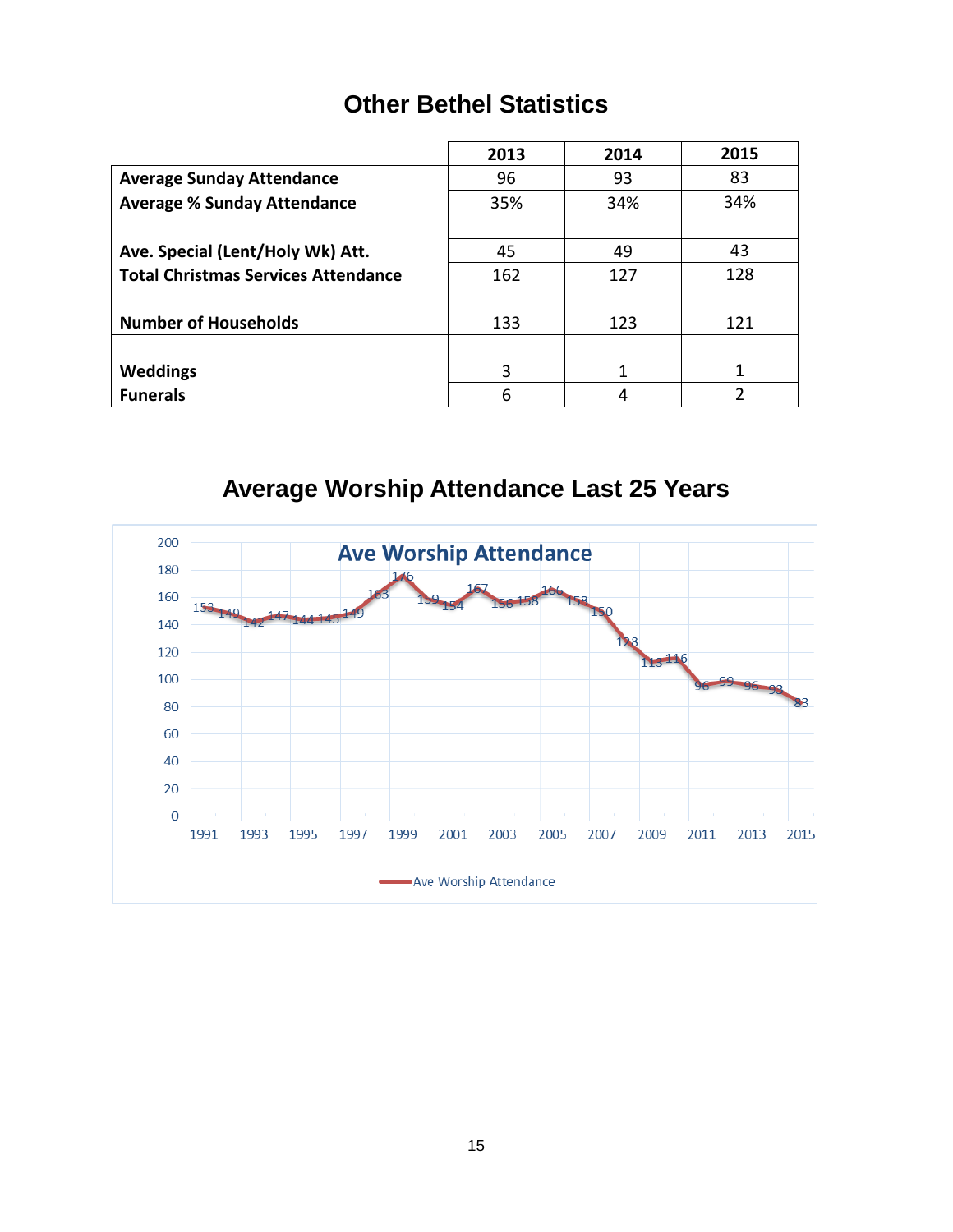### **CHILDREN'S & YOUTH MINISTRY TEAM REPORT**

After a great year of organization in 2014, our team was able to meet less and keep the ministry alive and well. The Children's and Youth Ministry Team (CM/YM) members include: Tiffany Asche, Adrian Bernard, Dana Hagstrom, Nina and Chris Sweeney. Michelle Stearns was also part of this group as council liaison, and her term will now end. Pastor David also attends or is apprised of the Team's planning.

In general, the CM/YM Team is in charge of maintaining the integrity of discipleship of all Bethel members through high school.

This year, the CM/YM Team helped plan and/or organize the following:

- Confirmation Banquet: The team assisted Pastor David with details of the confirmation service such as ordering robes and corsages, decorating for the banquet, and assisting the  $6<sup>th</sup>$  and  $7<sup>th</sup>$  grade families with serving at the banquet. Decorations purchased in 2014 were used for this event.
- Vacation Bible School: Bethel again teamed up with other Parkersburg churches for the community VBS in July which was held at the Catholic Church this year. Bethel members helped by volunteering and providing items for props and snacks.
- Rally Sunday: Games and food were available for Bethel families to enjoy following worship to kick off the new Sunday School year, and back by popular demand we had Dale Krohn's hayrack for rides around town!
- Christmas Program: For the third year in a row the Children's Christmas Program was held during worship. Ten children took part with singing and speaking parts, and two middle school students helped with narration. Sharleen Hubbard helped with music.

The CM/YM team has been meeting bi-monthly this year to monitor the education needs of the children and youth at Bethel. We are using the Believe curriculum to fit in with the main church emphasis and will soon be exploring other options for the next school year (2016 to 2017). Preschoolers and Elementary students have their own sessions geared for their developmental level. Middle School Confirmation Students have Sunday School attendance expectations, and Nina and Chris Sweeney have been leading that. High Schoolers are encouraged to help with Elementary and Preschool Classes.

Kids InC is a new ministry designed as outreach into the community where all children (ages preschool through 5<sup>th</sup> grade) are welcome to attend. It is held after school, one Wednesday per month and kicked off in November after a community-wide fall festival event on Halloween evening. A subgroup consisting of Dana Hagstrom, Sharleen Hubbard, Pam Jacobson and Janet Mennen met for several months of planning. A new logo was designed by Sarah Redman.

The Youth Ministry is being led by Chris and Nina Sweeney and continues to bring excitement to youth ministry. The Sweeney's are expecting a second child early in 2016, so changes are in store for them as a family and for youth ministry as well. In February 2015, fifteen youth and adult leaders went to the LCMC youth gathering in the Wisconsin Dells. In November 2015, the Confirmation class attended a Recharge at Riverside Bible Camp. Other youth group events throughout the year include game nights, volunteering at the food bank in Waterloo, and a fun trip to Adventureland. For fundraising, the youth sold coffee from Javesca in March, and served CINNAMON ROLLS once a month. Thanks to the congregation for your support! The youth group also sponsors a child from Compassion International. Increased fundraising efforts will be needed to maintain this level of involvement.

Submitted by Dana Hagstrom on behalf of the Team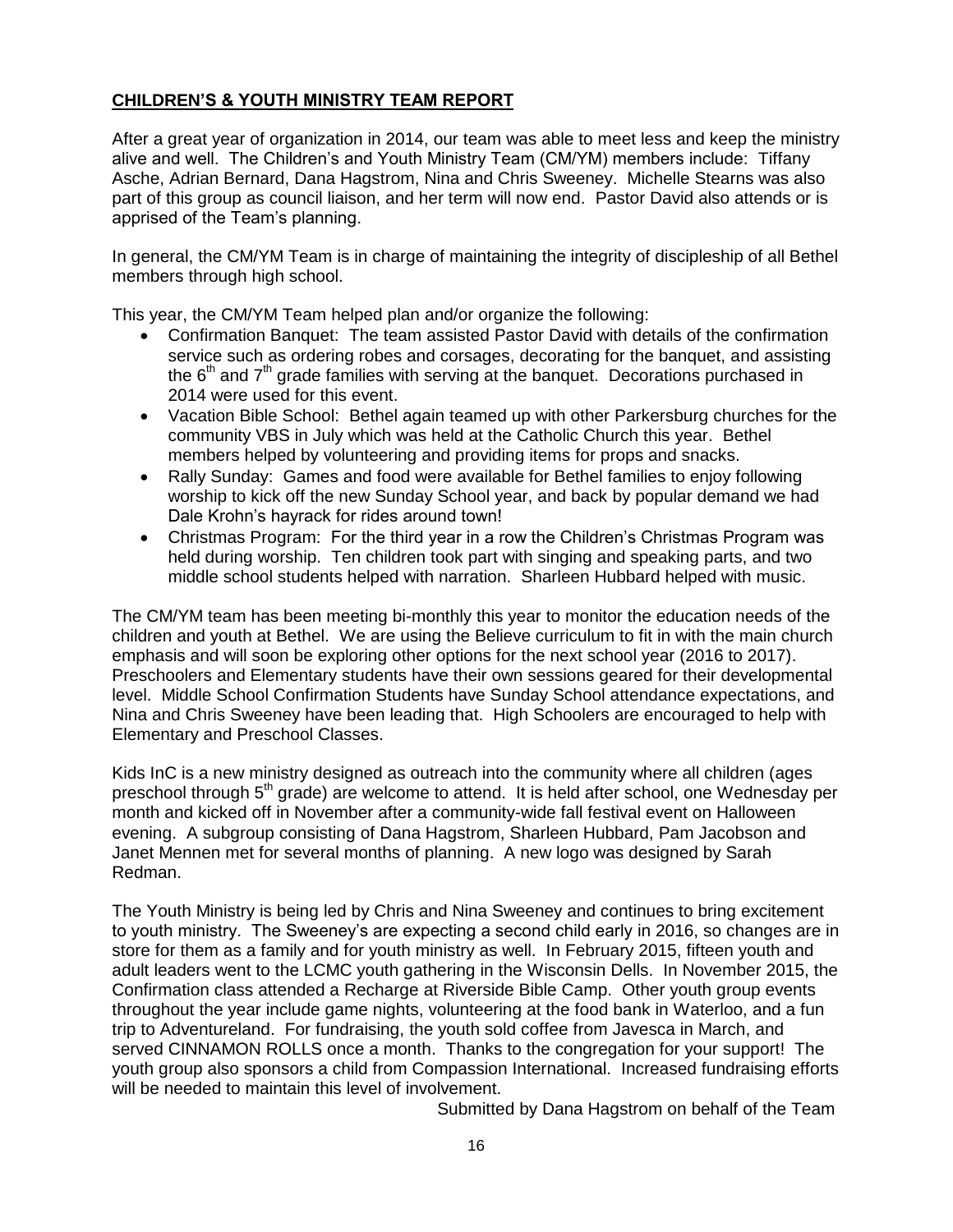### FINANCIAL REPORT OF YOUTH GROUP ACCOUNT

|                                   | Savings Account | <b>Checking Account</b> |
|-----------------------------------|-----------------|-------------------------|
| Opening Balance January 1, 2015   | \$1,001.62      | \$1,300.07              |
| Receipts                          | 88.95           | 2,110.71                |
| Expenses                          | 18.00           | 4,045.25                |
| Transfer to checking              | (900.00)        | 900.00                  |
| Closing Balance December 31, 2015 | \$172.57        | \$265.53                |

Receipts include interest, income from selling cinnamon rolls, income from the Ash Wednesday Soup Supper, income from coffee sales, gifts from members, and weekly offering during Sunday School.

Expenses include monthly adoption fee for Compassion child, cinnamon rolls supplies, soup supper supplies not donated, Eclipse ad for soup supper, registration fee for LCMC youth gathering, registration for Riverside Bible Camp, mileage reimbursement for chaperones, paint supplies (youth room), and bank charges.

~ ~ ~ ~ ~ ~ ~ ~ ~ ~ ~ ~ ~ ~ ~ ~

#### **APLINGTON-PARKERSBURG QUILTER'S REPORT**

The **Aplington-Parkersburg Quilters** have completed 108 quilts and the following organizations have received them:

| <b>Dumont Nursing Home</b>                  |                |
|---------------------------------------------|----------------|
| <b>Ewalu Camp Fund Raiser</b>               |                |
| Friends of the Family                       | 12             |
| <b>Grundy Center Nursing Home</b>           | 11             |
| Hope Cancer Center Iowa City                | 9              |
| Parker Place                                | 18             |
| Relay for Life                              | $\overline{2}$ |
| <b>Ronald McDonald House</b>                | 25             |
| <b>Social Concerns</b>                      | 4              |
| Bethel Church Family (includes 2 graduates) | 15             |

The quilters would like to thank everyone who donated fabric, yarn, sewing machines, and Thrivent Financial. Thank you …….

Submitted by Carol Warneka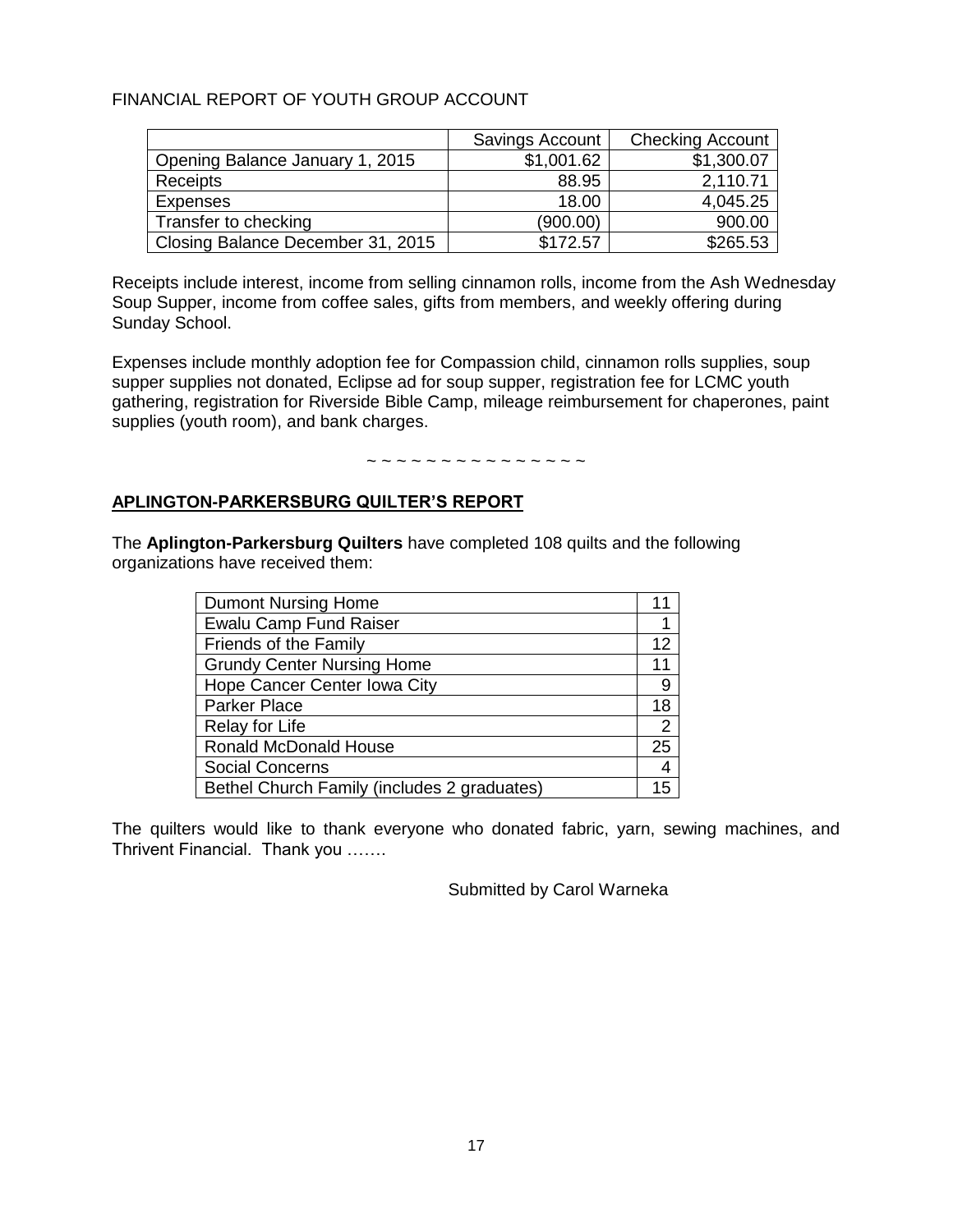#### **BETHEL LUTHERAN CHURCH WOMEN REPORT**

Our Sunday morning BLCW meetings following worship seem to be working well. At several of the meetings a delicious brunch and fellowship was enjoyed. We are always brought up to date on prayer concerns, etc. Our fundraisers continue to be the Bakeless Bake Sale in October and the Cookie and Candy By the Pound Sale in December. All women of Bethel are members of the BLCW. They are also on servings groups which are asked to help and or provide food for funerals, Lenten coffees and other things which may come up during the year. Thank you to all who have helped in any way. If you have any ideas or concerns please come to one of our meetings or contact Diane Buss or Jan Stearns.

~ ~ ~ ~ ~ ~ ~ ~ ~ ~ ~ ~ ~ ~ ~

Submitted by Diane Buss

### **BLCW TREASURER'S REPORT**

|                                  | Balance, January 1, 2015 |                            |                                                                 | \$322.47                                                                                                                       |                                                       |            |
|----------------------------------|--------------------------|----------------------------|-----------------------------------------------------------------|--------------------------------------------------------------------------------------------------------------------------------|-------------------------------------------------------|------------|
|                                  | Income                   |                            |                                                                 | 1,160.41                                                                                                                       |                                                       |            |
|                                  | <b>Expenses</b>          |                            |                                                                 | 1,001.14                                                                                                                       |                                                       |            |
|                                  |                          | Balance, December 31, 2015 |                                                                 | \$481.74                                                                                                                       |                                                       |            |
| <b>INCOME</b>                    |                          |                            | <b>EXPENSES</b>                                                 |                                                                                                                                |                                                       |            |
| <b>Funeral Donations</b>         |                          | \$75.00                    |                                                                 | Augsburg Fortress Publishers - Christ<br>In Our Home Devotionals                                                               |                                                       |            |
| <b>Lenten Coffees</b>            |                          | 239.10                     | <b>Prayer Devotionals</b>                                       | Concordia Publishers - Portals of                                                                                              |                                                       | 214.75     |
| <b>General Meeting Offerings</b> |                          | 184.00                     | <b>Altar Flowers</b>                                            |                                                                                                                                |                                                       | 86.00      |
| Cookie-Candy Sale                |                          | 219.00                     |                                                                 | <b>Kitchen Supplies</b>                                                                                                        |                                                       |            |
| Thankoffering                    |                          | 161.16                     | <b>Confirmation Gifts</b>                                       |                                                                                                                                |                                                       | 96.11      |
| <b>Bakeless Bake Sale</b>        |                          | 282.00                     | <b>Graduation Reception</b>                                     |                                                                                                                                |                                                       | 5.94       |
| <b>Bank Interest</b>             |                          | .15                        | <b>Guest Speaker Gift Card</b>                                  |                                                                                                                                |                                                       | 25.00      |
|                                  |                          |                            |                                                                 | <b>Deluxe Checks</b>                                                                                                           |                                                       |            |
|                                  | <b>TOTAL</b>             |                            | Donations:<br>Parish Service Co.-<br><b>Thankoffering Boxes</b> | Jayne Luhring Fundraiser<br>Cedar Valley Friends of Family<br>Kaitlin Marlette Mission Trip<br>Lutheran Chaplaincy UI Hospital | \$100.00<br>\$50.00<br>\$50.00<br>\$100.00<br>\$31.82 | \$331.82   |
| Total                            | \$1,160.41<br>Total      |                            |                                                                 |                                                                                                                                |                                                       | \$1,001.14 |
| CAVINGS ACCOUNT                  |                          |                            |                                                                 |                                                                                                                                |                                                       |            |

| <b>SAVINGS ACCOUNT</b>     |          |
|----------------------------|----------|
| Balance, January 1, 2015   | \$743.05 |
| Interest                   | .75      |
| Balance, December 31, 2015 | \$743.80 |

Submitted by Jan Stearns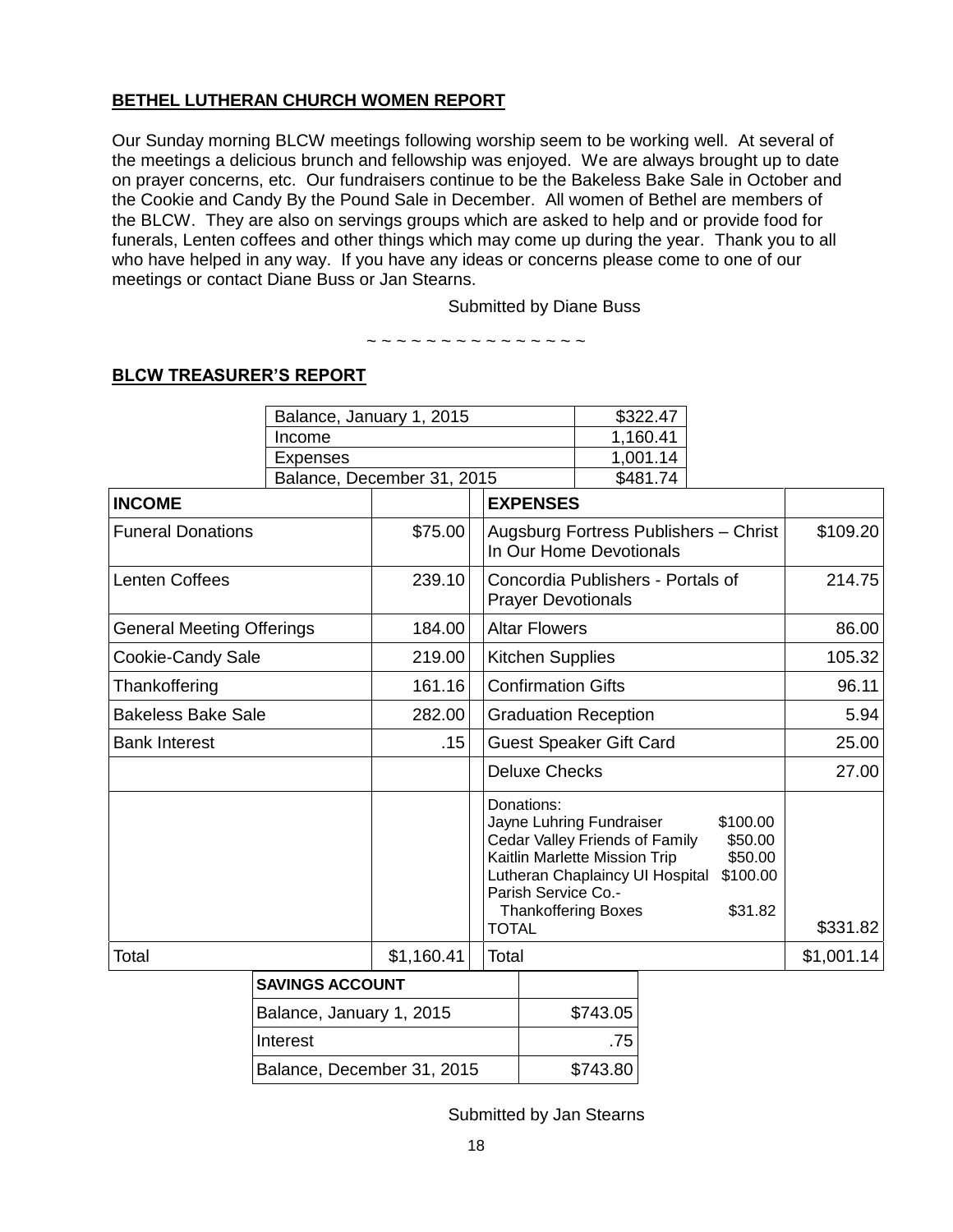#### **FELLOWSHIP TEAM REPORT**

Members: Pam Jacobson, Beth Van Lengen, Pastor David and Council Liaison Jim Schwarz

The Fellowship Team: We organized a Spring Movie night in April and showed the movie *"The Song."* We served popcorn and water during the movie and had dessert and coffee after the movie.We had two small groups (approximately 15 people) and Pastor David used the movie and book "The Song of Solomon" for his messages.

Bethel Lutheran Church participated in the Parkersburg parade this past summer. We had several people help us by driving the vehicle, carry our banner, pass out candy along with Bethel brochures. Come join us next year!

Our Fall Small Group Sessions were based on the Bible Study "Believe.*"* In September we had our Fall Kick-off and showed a video in church. We had two small groups and the Sunday School also used this material for the fall curriculum, and Pastor used this material for the basis for his sermons. We had approximately 15 people in two small groups.

We are now organizing Winter Small Groups to start in January; these small groups will be a continuation of the "Believe" Bible study material. We hope you will join us.

We are still looking for a couple of new members; if you are interested please see Pam or Beth.

Submitted by Beth Van Lengen

~ ~ ~ ~ ~ ~ ~ ~ ~ ~ ~ ~ ~ ~ ~

#### **WORSHIP AND MUSIC TEAM REPORT**

Members: Diane Buss, Dana Hagstrom, Sharleen Hubbard, Dale Krohn, Janet Mennen, and Angie Ellermann, Council Representative

The Worship and Music Committee meets to choose hymns for the worship services throughout the church year. Hymns for the services are chosen to complement each Sunday's Bible readings and Pastor Hagstrom's sermon texts.

Worship services at Bethel consists of traditional service on the first and third Sundays and a contemporary service on the second and fourth Sundays of the month. If a month has five Sundays, a hymn sing format is used and enjoyed by all. If you have ideas or suggestions to further enhance our worship services, the Committee welcomes your input.

Bethel was blessed to have two special musical groups be a part of our worship services - a Brass Quartet from Wartburg College in Waverly and The Sweet Adelines from the Cedar Falls/Waterloo area. JoAnne Schwarz is a member of the group and we thank her for helping arrange for their visit.

Bethel Lutheran is blessed to have so many wonderful and talented people. We encourage everyone to share your God-given talents in some way.

Submitted by Sharleen Hubbard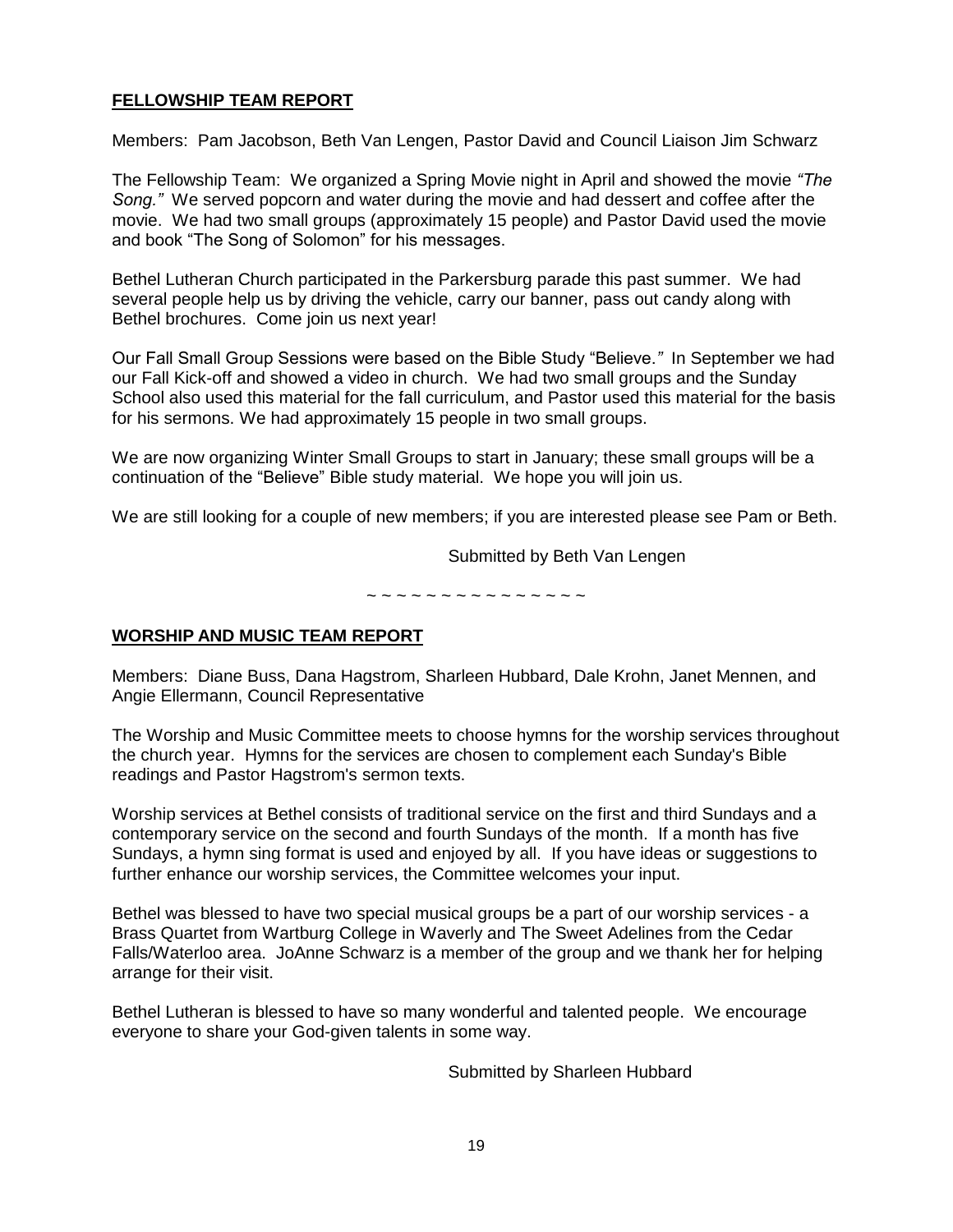#### **OUTREACH TEAM REPORT**

Members: Steve Brouwer, Janet Mennen, Jenny Hansmann (Council Representative) and Pastor Hagstrom

Our purpose is to reach out to visitors, prospective members, and non-active members to welcome them into the life of Bethel Lutheran so all might grow in their relationship with Jesus Christ and with other believers.

Because we understand how important outreach is, we realize that a committee of two or three is not adequate to accomplish this task. It takes an entire congregation reaching out to those they meet – their neighbors, friends, or acquaintances – to carry out our purpose. Many of you already do this beautifully, which is why we often see new or familiar faces sitting in our pews from time to time. We challenge everyone to do the same. Invite someone to come to church, talk about how you've been touched by a sermon you've heard, or tell someone how God is working in your life. With all of us reaching out, we can help Bethel Lutheran become a Light to those who need to know Jesus!

 $In 2015...$ 

- Cards were sent and phone calls were made to visitors, welcoming them to Bethel Lutheran.
- Bethel members were contacted to serve as Greeters throughout the year.
- The Women's Bible study that began over two years ago to "reach out" to Bethel ladies, continued to meet once a month to study God's Word. We would love to have many more ladies join us for wonderful discussions and lots of great fellowship! Please watch the Beacon and Sunday bulletin for scheduled times or call the church office or Janet Mennen (319-269-9674) for Bible study dates.
- Members of the Outreach Team worked alongside the Children's Ministry and Fellowship Teams and other Bethel members to start Kids Inc., reaching children in our community with the message of Jesus Christ.
- We also worked together with the Fellowship Team to decorate the bulletin board throughout the Church year. Anyone interested in helping is welcome anytime!

Submitted by Janet Mennen

~ ~ ~ ~ ~ ~ ~ ~ ~ ~ ~ ~ ~ ~ ~

### **SOCIAL CONCERNS TEAM REPORT**

Members: Jan Stearns, Janelle Gorter, Ruth Zacharias, Sherry Brouwer and Jeremy Paulson, Council Rep.

In 2015 we sponsored the "Soles From Bethel" Relay for Life Team which again raised over \$1,000.00 for the American Cancer Society. Thank you to all who helped with that event. We continued our Noisy Nickel Collection each month and this money is for donations that the committee makes to fund raisers in the communities and expenses which the committee has during the year. We again provided Thanksgiving meals for three area families in need. In 2015 we tried a new Christmas project -- Operation Christmas Child. A total of 32 shoeboxes were picked up by members of the congregation to fill with Christmas gifts for needy children both in the USA and abroad. In the end, 14 of those boxes were returned. If you still have a box at home you can start filling it now and turn it in for Christmas 2016. Thanks to all who participated in this project and for your support in any way of our projects over the past year.